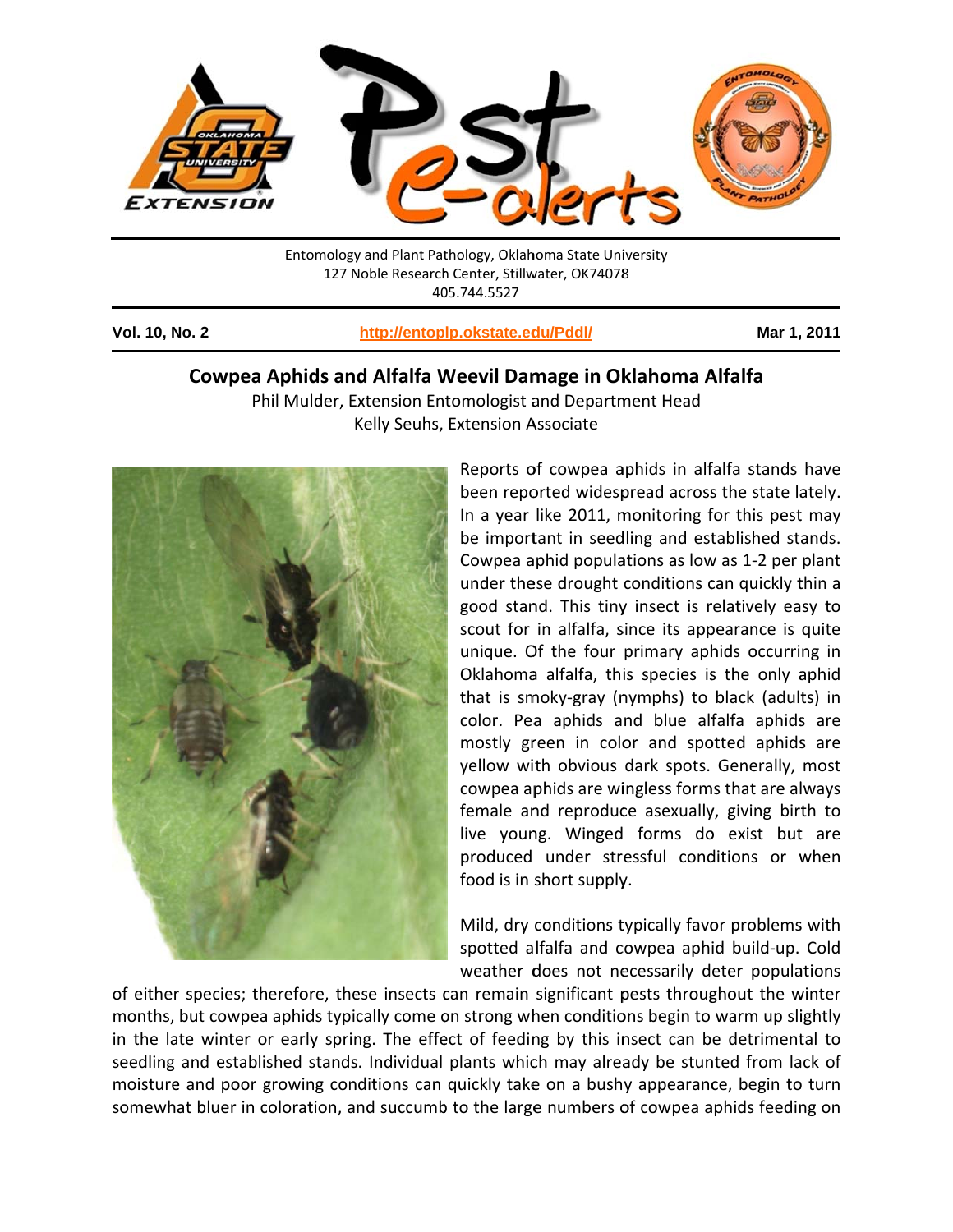the plants. They tend to feed in clusters on newly emerging leaves, blooms, and stems. They can also vector several important virus diseases, including alfalfa mosaic virus. They secrete large quantities of honeydew, which can result in the formation of sooty mold on the plant, further disrupting photosynthesis. While thresholds are similar to those used for pea aphid infestations, because heavy cowpea aphid populations generally occur when alfalfa is exposed to poor growing conditions, if these conditions persist, plants will take a longer time to rebound from the high aphid numbers.

Treatment considerations should be based on the number of aphids per stem. Most fall-planted alfalfa may be able to tolerate up to five aphids per stem; however, if plants are heavily stressed from lack of moisture and poor root establishment, treatment may be required immediately. On established alfalfa, that has 10 inches of growth, up to 50 aphids per stem can be sustained before treatment is needed. For taller alfalfa (> 19" in height) these infestation levels can be doubled before treatment is necessary. Unfortunately, the compounding factor this year, in addition to the aphid numbers, is the alfalfa growth and moisture situation. Much of our alfalfa across the state is 1-3 inches in height and moisture has been rather limited. The only consolation has been relatively good parasitoid populations attacking the aphids. It remains a question of whether these parasitoid populations are adequate to keep such a heavy aphid population in check, particularly in light of the ensuing alfalfa weevil larval population that is increasing rapidly. If insecticide use becomes necessary, particularly in a dry year, then adequate coverage is a crucial issue. In these conditions, we recommend 3-5 gallons/acre by air or 15-20 gallons/acre by ground application methods. Cutting back on liquid when conditions are dry and winds are even moderate can result in poor control. We have seen this repeatedly in previous years when conditions were similar. In relation to chemical choices, Lorsban® continues to be the preferred choice for aphid control in alfalfa. Some of the newer pyrethroids (Proaxis®, Warrior®, Silencer®) will also do an effective job; however, certain chemicals within this group will not perform well on aphids. Although it may be slightly more expensive to use Lorsban, lower rates (1 pint/A) have shown excellent activity against this pest and these rates should be quite competitive with lower rates of any of the pyrethroids. If making applications by ground, remember to slow down to be certain that the liquid is reaching the plant surface. When dry conditions persist for a long period of time, as they have this past winter, soil particles in the air can create problems with atmospheric tie- up of chemicals. Driving ground equipment quickly over dry, dusty fields can further compound this problem. This makes coverage with adequate liquids an even bigger issue for controlling pest problems. Bottom line, slow down the first time and increase the gallonage applied per acre and maybe there will not have to be a second time.

Based on scouting reports from southwest and south central Oklahoma it appears that weevil populations are still low 12-15 per 30 stems; however, cowpea aphid numbers have been recovered at more than 150 aphids per stem. Even with 10% parasitism, these